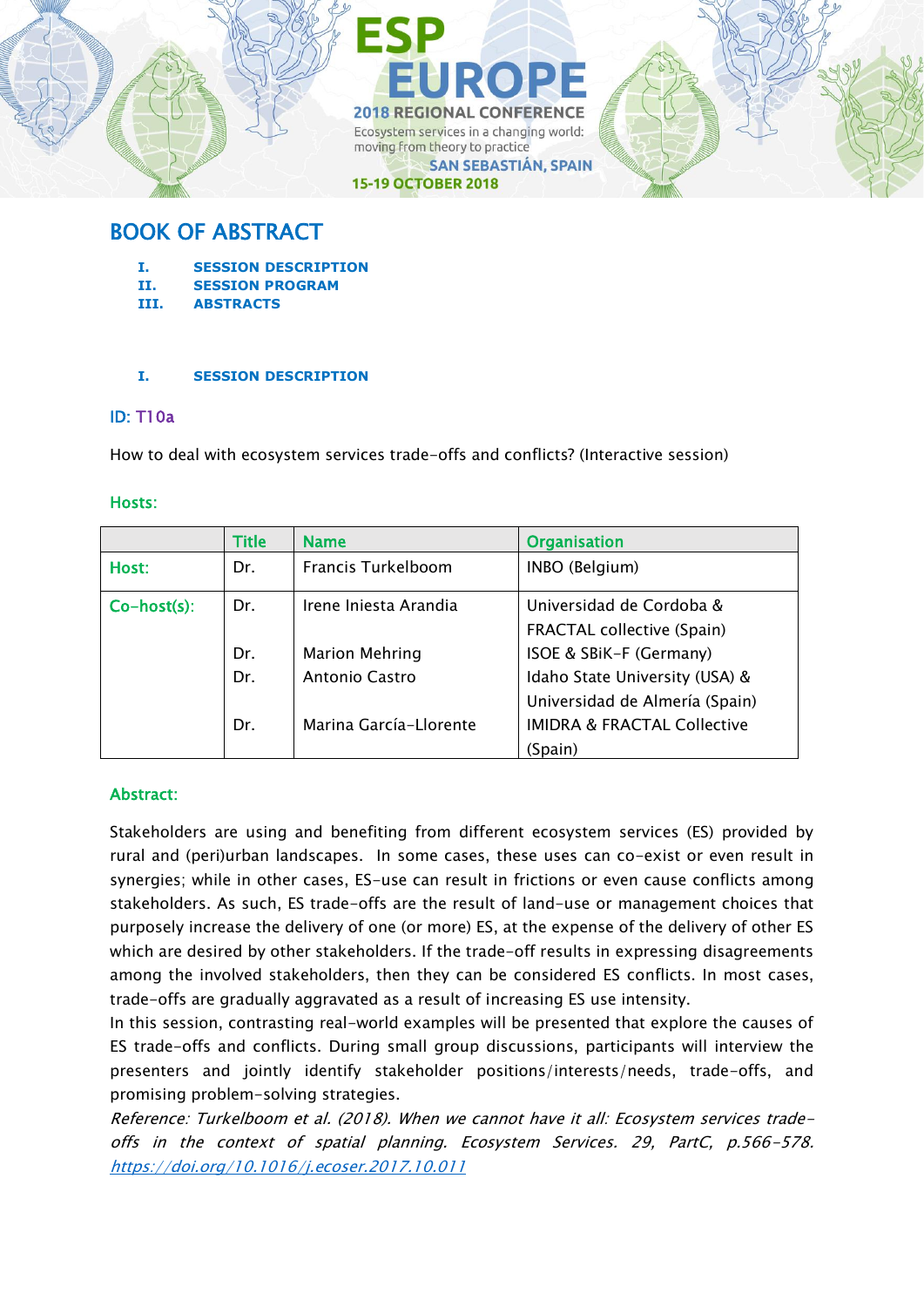

### Goals and objectives of the session:

The objectives of this interactive session is twofold: (1) to learn from real-world place-based cases about the causes of ES trade-offs and conflicts, and better understand how stakeholders respond to them, and (2) to apply problem solving strategies on the presented case studies.

### Planned output / Deliverables:

Likely outputs of the session include a joint discussion paper in an appropriate journal, depending on the motivations and interests of the participants.

### Related to ESP Working Group/National Network:

Thematic Working Group: T10 - [ES in Trade-off analysis & Project evaluation](https://www.es-partnership.org/community/workings-groups/thematic-working-groups/twg-10-trade-off-analysis-project-evaluation/)

### **II. SESSION PROGRAM**

Date of session: Wednesday, 17 October 2018 Time of session: 10:45 – 13:00

### Timetable speakers

| Time            | <b>First name</b> | <b>Surname</b> | <b>Organization</b>                 | <b>Title of presentation</b>                                                                                   |
|-----------------|-------------------|----------------|-------------------------------------|----------------------------------------------------------------------------------------------------------------|
| $10:45 - 10:50$ | <b>Francis</b>    | Turkelboom     | <b>INBO</b><br>(Belgium)            | Intro Session                                                                                                  |
| $10:50 - 11:00$ | Diana             | Hummel         | <b>ISOE</b><br>(Germany)            | Social-ecological conflicts -<br>A framework for analysis                                                      |
| $11:00 - 11:10$ | <b>Francis</b>    | Turkelboom     | <b>INBO</b><br>(Belgium)            | Stakeholder responses to<br>spatial planning trade-offs<br>and conflicts                                       |
| $11:10-11:20$   | Irene             | Perez-Ramirez  | <b>IMIDRA</b><br>(Spain)            | The conversion of agrarian<br>landscapes at rural areas in<br>Spain: Case study of Las<br>Vegas Rural district |
| $11:20-11:30$   | Mateja            | Šmid Hribar    | <b>SAS &amp; AMGI</b><br>(Slovenia) | Diverse trade-offs and<br>conflicts among ecosystem<br>services in Slovenian<br>landscapes                     |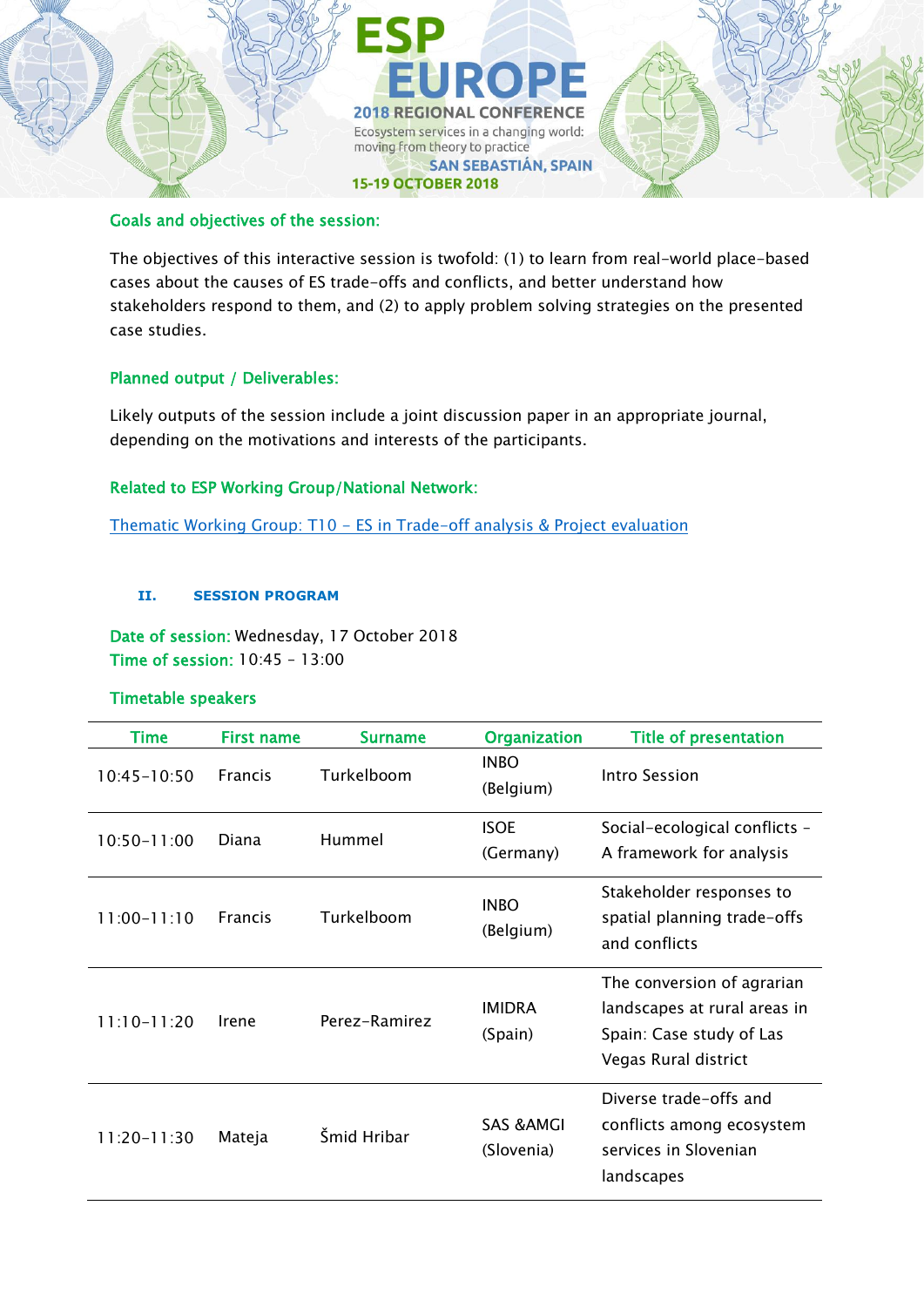|                 |                                                                                                                                                                                                                                   | <b>2018 REGIONAL CONFERENCE</b><br>Ecosystem services in a changing world:<br>moving from theory to practice<br><b>15-19 OCTOBER 2018</b> | EUROPE<br><b>SAN SEBASTIÁN, SPAIN</b>     |                                                                                                                               |
|-----------------|-----------------------------------------------------------------------------------------------------------------------------------------------------------------------------------------------------------------------------------|-------------------------------------------------------------------------------------------------------------------------------------------|-------------------------------------------|-------------------------------------------------------------------------------------------------------------------------------|
| Time            | <b>First name</b>                                                                                                                                                                                                                 | <b>Surname</b>                                                                                                                            | Organization                              | <b>Title of presentation</b>                                                                                                  |
| 11:30-11:40     | Yaella                                                                                                                                                                                                                            | Depietri                                                                                                                                  | Technion<br>(Israel)                      | Trade-offs between<br>regulating and cultural<br>services as sources of<br>hazard risk in a peri-urban<br>natural park        |
| $11:40-11:50$   | loanna                                                                                                                                                                                                                            | Grammatikopoulou                                                                                                                          | Luke<br>(Finland)                         | Preference heterogeneity<br>challenges policy<br>evaluation: A case study of<br>peatland conservation in<br>Finland           |
| $11:50-12:00$   | Amelie                                                                                                                                                                                                                            | Robert                                                                                                                                    | University of<br><b>Tours</b><br>(France) | Poplar plantations in<br>France, at the heart of a<br>conflict between<br>provisioning services and<br>cultural (dis)services |
| $12:00 - 12:45$ | Interactive session in 5 discussion groups: Dialogue with the presenters of the<br>above case studies, and jointly analysis of stakeholder<br>positions/interests/needs, trade-offs, and promising problem solving<br>strategies. |                                                                                                                                           |                                           |                                                                                                                               |
| $12:45 - 13:00$ | Plenary session: Reflection on group findings and possible next steps                                                                                                                                                             |                                                                                                                                           |                                           |                                                                                                                               |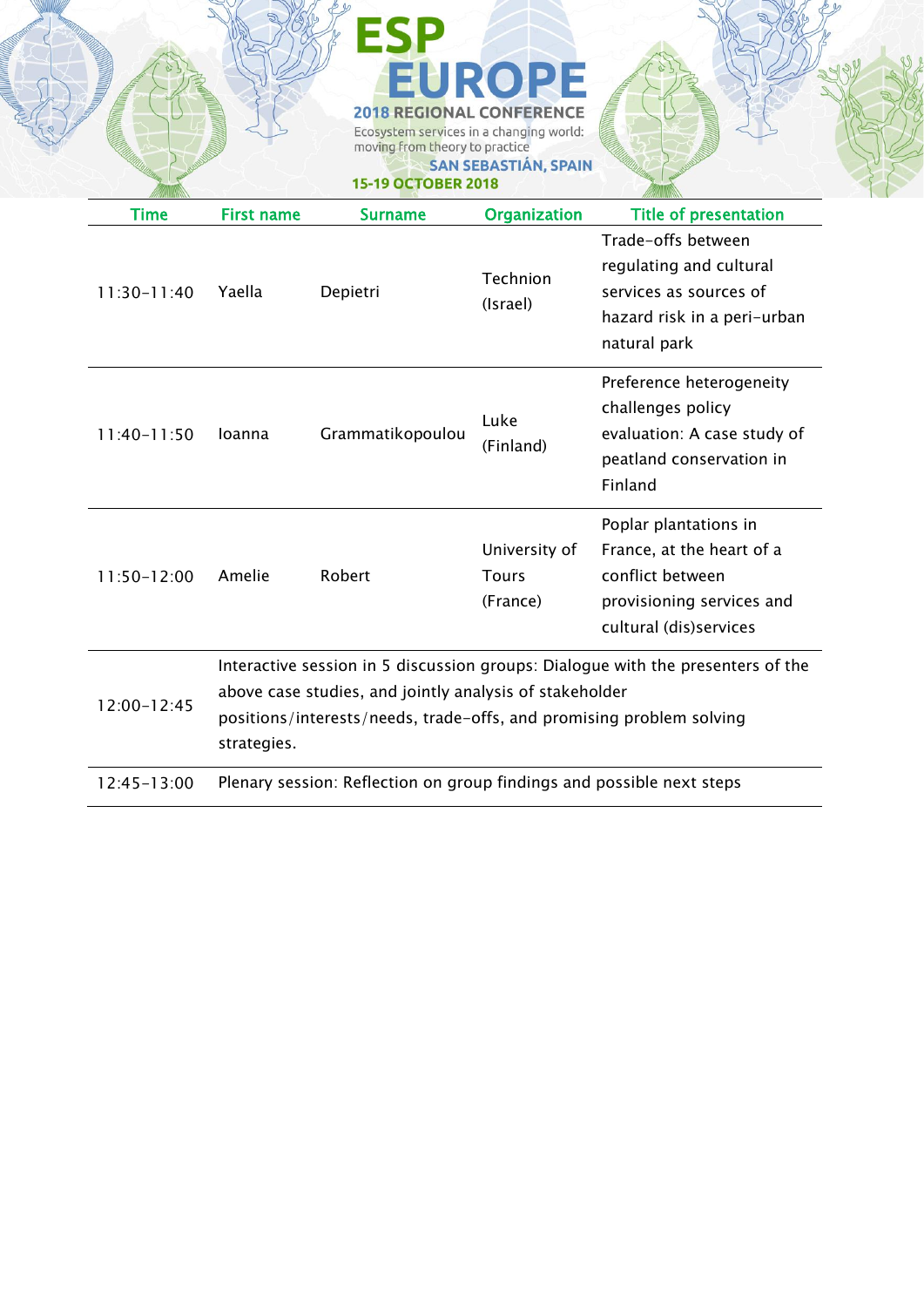

#### **III. ABSTRACTS**

*The abstracts appear in alphabetic order based on the last name of the first author. The first author is the presenting author unless indicated otherwise.*

### 1. Type of submission: Abstract

T. Thematic Working Group sessions: T10a How to deal with ecosystem services trade-offs and conflicts (participatory workshop)

# Tradeoffs between regulating and cultural services as sources of hazard risk in a peri-urban natural park

First author: Yaella Depietri Other author(s): Daniel Orenstein Affiliation, Country: Technion, Israel Institute of Technology, Israel

Green areas in and around the city have often been used by city inhabitants to supply food and timber, for cultural and aesthetic purposes, or to provide sources of fresh air and reduce air pollution. More recently, their hazard regulating functions are increasingly valued and accounted as a desirable strategy to reduce risk to climatic and hydro-meteorological hazards. In parallel, most of the literature on ecosystem services' tradeoffs has concentrated on provisioning versus cultural and regulating services. On the other hand, the potential tradeoffs arising between managing nature for recreational, spiritual, mental benefits and for hazard regulating functions in urban and peri-urban areas have rarely been explored. In this paper we assess cultural and regulating services in the Carmel peri-urban forest of Haifa (Israel) using participatory mapping GIS-based methods. We interview local stakeholders and users of the Carmel forest area. We explore tradeoffs between cultural and regulating services (in particular for fire mitigation) and we link these tradeoffs to different understanding and uses of nature. We find that a pristine idea of nature and its conservation better serves cultural values, while the management of the forest and its diversification improves regulating services, especially for fire mitigation. We conclude that the tradeoffs between cultural and regulating services are a source of risk.

Keywords: Peri-urban areas, regulating services, cultural services, tradeoffs, risk to natural hazards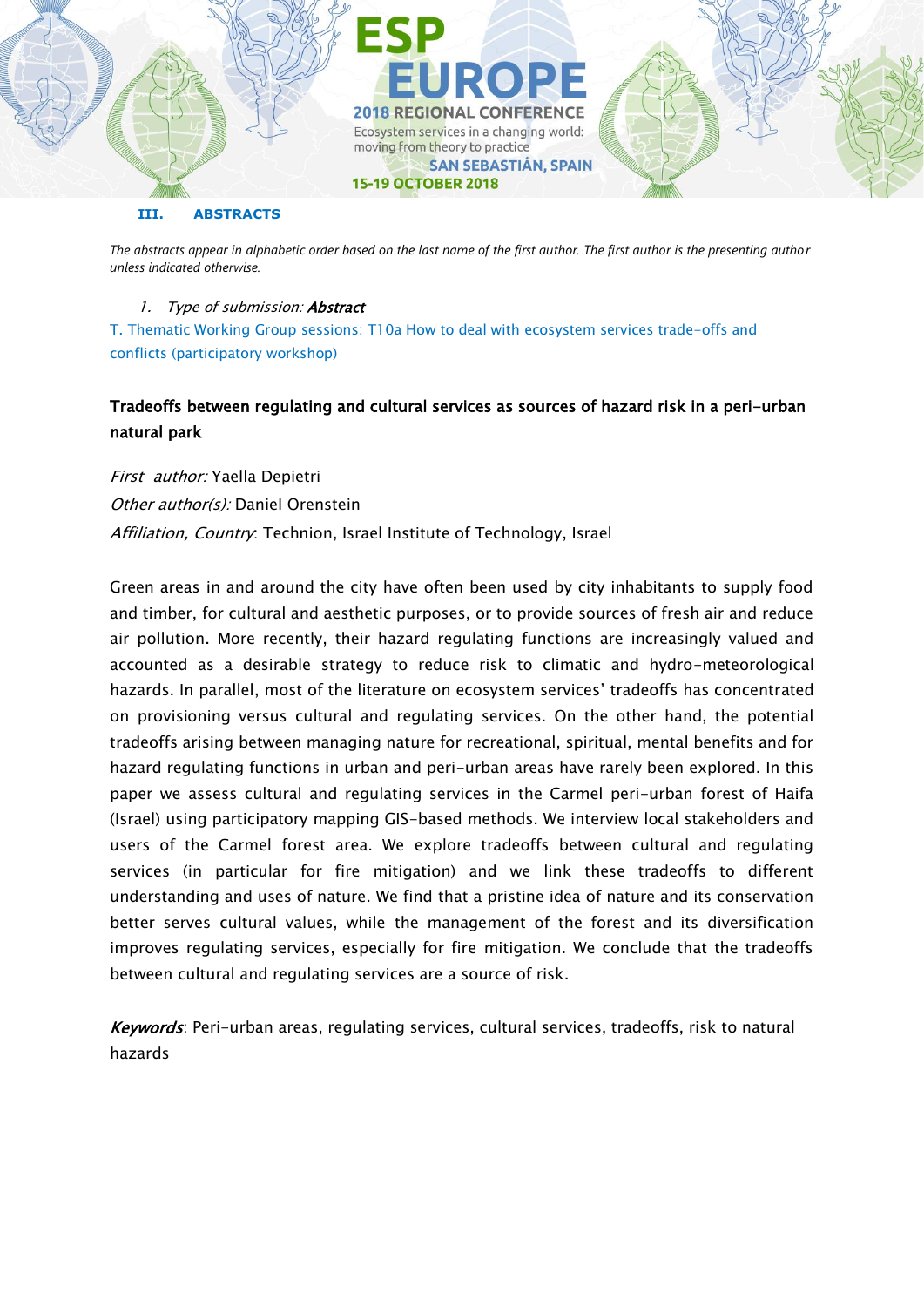

T. Thematic Working Group sessions: T10a How to deal with ecosystem services trade-offs and conflicts (participatory workshop)

# Preference heterogeneity challenges policy evaluation: A case study of peatland conservation in Finland

First author: Ioanna Grammatikopoulou Other author(s): Eija Pouta, Janne Artell Affiliation, Country: Natural Resources Institute Finland (Luke), Greece

Peatlands occupy over a quarter of land surface in Finland and provide vital ecosystem services (ES). Peat extraction for bioenergy purposes occurs at the expense of other ES and hence decisions of peatland conservation become complex. To facilitate policy making our study aims to explore citizen's preferences for peatland ES and investigate the presence of heterogeneity. We used the choice experiment method and apply a mixed logit model to identify heterogeneity. The mixed model indicated the presence of heterogeneity in respondents' preferences for peatland conservation but also the relative importance of peatland ES. To further explore heterogeneity at a cluster level as well as attribute processing strategies we employed an attribute non-attendance latent class model (ANA LCM). Respondents were grouped into 6 classes with distinct preferences. 53% (class 1 and class 2) accounted for all environmental attributes while 19% have ignored the attribute of peat use for energy. Also, 64% (class 1, class 5 and class 6) of respondents either almost or totally ignored cost attribute, indicating a reluctance to trade-off between ES or a disfavor of payment mechanism. Marginal Willingness to Pay (WTP) was estimated for classes where payment coefficient was found to be statistically significant. In class 2, the highest WTP was estimated for ensuring a better state of water quality (139-189  $\epsilon$ ) and area of berry picking  $(200-206\epsilon)$ . In class 3, the highest WTP was estimated for ensuring a peatlands' diversity (80-163€). Welfare analysis was specified for two scenarios, i.e. an average case scenario where all attributes are set at their intermediate level and a best case scenario where attributes are set at their highest level. The average case scenario produced overall welfare benefits of 356€/respondents/year and the best case scenario yielded slightly higher effects  $(391 \epsilon/\text{respondents/year})$ . Our findings may assist policy makers to understand citizens' preferences for peatland ES and their stand towards ES trade-offs. The presence of processing strategies lead to vague welfare estimates that need to be taken into account in cost-benefit consideration of conservation programs.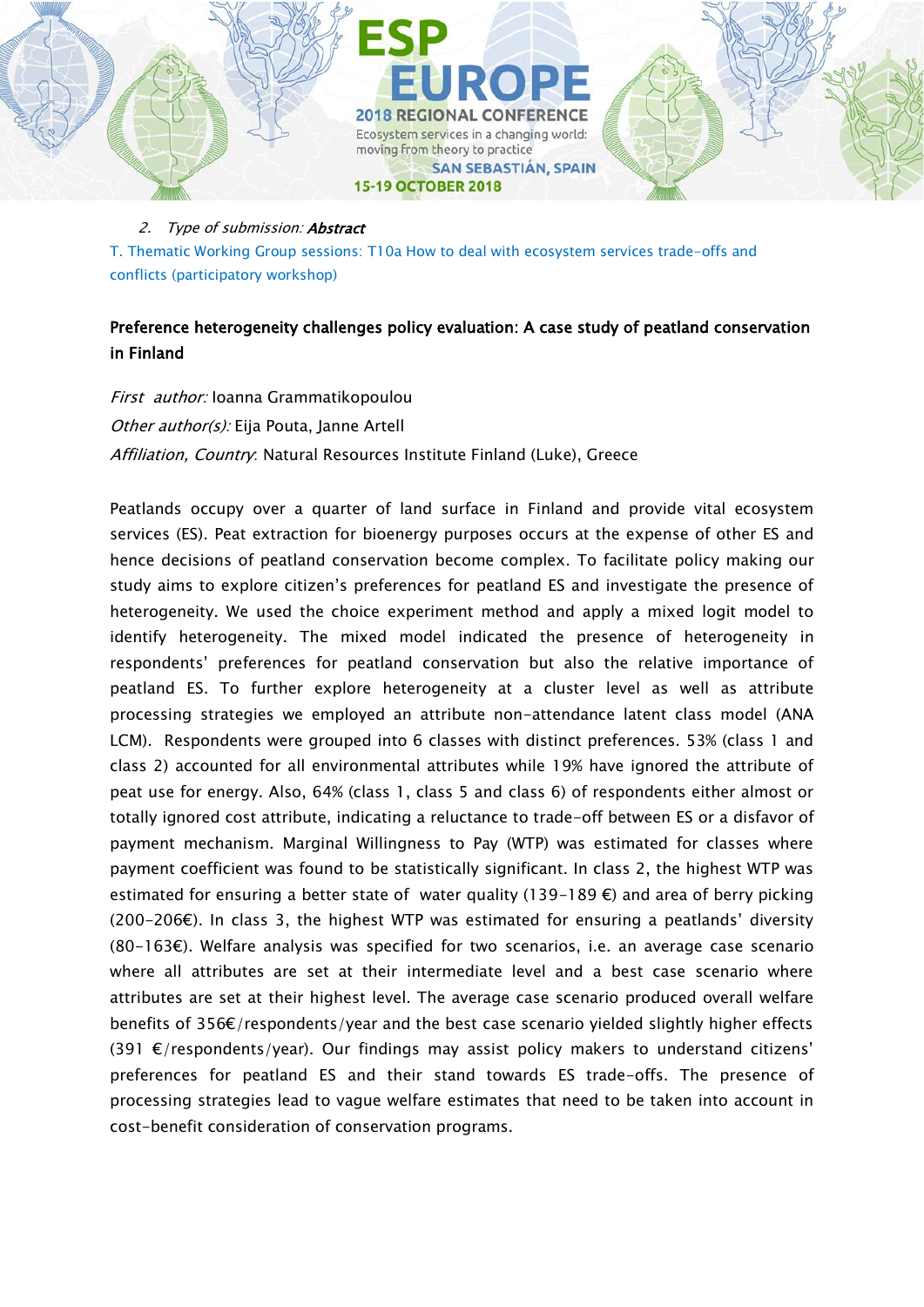

Keywords: peatlands, ecosystem services, heterogeneity, latent class model, attribute nonattendance

### 3. Type of submission: **Abstract**

T. Thematic Working Group sessions: T10a How to deal with ecosystem services trade-offs and conflicts (participatory workshop)

## Social-ecological conflicts – A framework for analysis

First author: Diana Hummel Other author(s): Marion Mehring Affiliation, Country: ISOE - Institute for Social-Ecological Research, Germany

Within ecosystem services (ES) research, social-ecological dynamics of ES are gain-ing more and more attention. This focus on interactions between nature and society is also imperative for research on ES trade-offs and conflicts, in order to gain a deeper understanding of the complex conflict dynamics. ES supply and demand is not only influenced by different spatial, temporal and social scales, but multiple ES frequently appear together as bundles and may be subject to trade-offs and conflicts. We therefore call for a systemic perspective that links ecosystem service trade-offs and conflicts to the social-ecological system (SES) framework. This framework leads to a better understanding of the complexity of the social-ecological dynamics, interactions and processes. On the other hand, it allows for a transdisciplinary research approach that aims to produce new insights by integrating scientific and practical knowledge in the problem analysis and problem solving strategies. Against the background of our conceptual framework of social-ecological systems, we provide an approach for a social-ecological conflict field analysis. It comprises the following dimensions: a) the temporal, spatial and societal context of conflict, b) the actors involved, c) the object of conflict and d) the mode of conflict (i.e. in-teractions of conflict parties). The approach includes a conflict typology that distin-guishes conflict forms such as conflicts of interest, conflicts of distribution, value conflicts, knowledge conflicts etc. Presenting a study of a river restoration in Ger-many we illustrate how the social-ecological approach can be applied by focusing on the following questions: What are the most relevant conflicts? Which different forms of conflicts can be identified? How are the different actors positioned in these conflicts and negotiations? What are starting points for conflict transformation?

Keywords: social-ecological conflicts, social-ecological systems, ecosystem service tradeoffs and conflicts, transdisciplinarity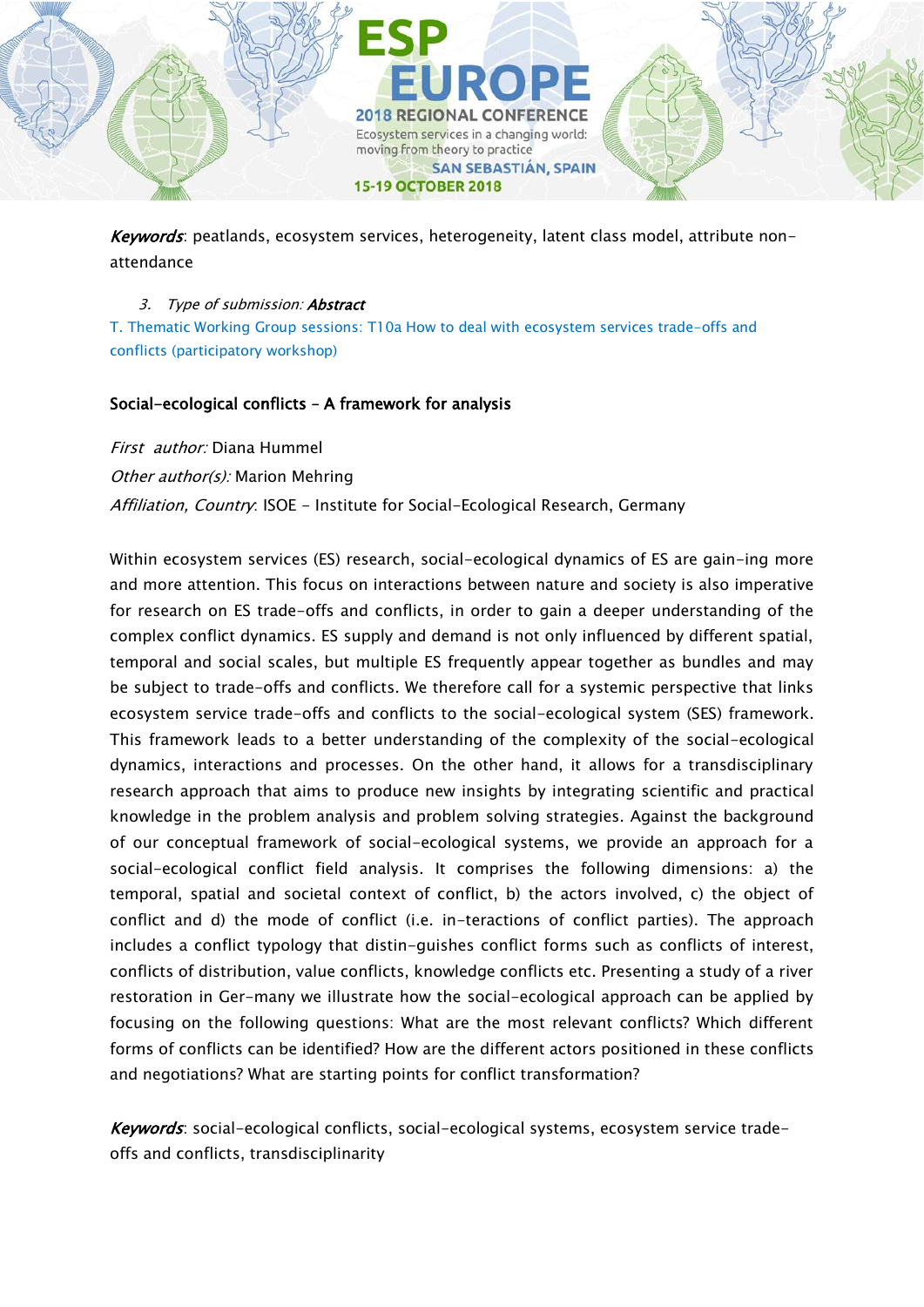

T. Thematic Working Group sessions: T10a How to deal with ecosystem services trade-offs and conflicts (participatory workshop)

# The conversion of agrarian landscapes at rural areas in Spain: case study of Las Vegas Rural district

First author: Irene Pérez-Ramírez, Marina García-LLorente Other author(s): Antonio J. Castro Affiliation. Country: Department of Applied Research and Agricultural Extension, Madrid Institute for Rural, Agricultural and Food Research and Development (IMIDRA), Alcalá de Henares, Spain

Presenting author: Marina García LLorente

The spatial visualization of ecosystem services constitutes a powerful tool for supporting environmental and landscape decision making. Furthermore, the supply and demand of services may differ geographically and temporally within the same region requiring from approaches able to integrate biophysical and social values of ecosystem services. Las Vegas rural district, located at the southeast of Madrid Region and crossed by three main rivers, is characterized by its historic plains rivers with agricultural tradition of horticulture, extensive crops in its valleys, olive, and vineyard in its upper areas. During the last decades, land-use has changed and the population has got disconnected from landscape experience because of the abandonment of rural areas, aging of the population with a lack of replacement and the influence of urban areas. These decisions create compromises or trade-offs when a given land management strategy enhances the delivery of particular ecosystem services while limiting others. In this research, we analyze the spatial distribution of farming ecosystem services and its social relevance. To do so, firstly we have characterized the service of food production for the period 2000-2015 calculating yields (Kg/Ha/Year) and analyzing the changes in the main crops. Secondly, we explore the social relevance of agrarian ecosystem services and the land-use change that affect them through 220 face-to-face questionnaires (conducted between 2016-2018), analyzing ecosystem service importance and the arguments for and against agrarian ecosystem services. We formulate recommendation for spatial planning. ES-related conflicts are understood as "existing and expressed disagreements between stakeholders having different interests or having different values that affect ecosystem management. Management decisions should promote sustainable landscape strategies in which human needs are satisfied while maintaining the capacity of the ecosystem to preserve key ecosystem services.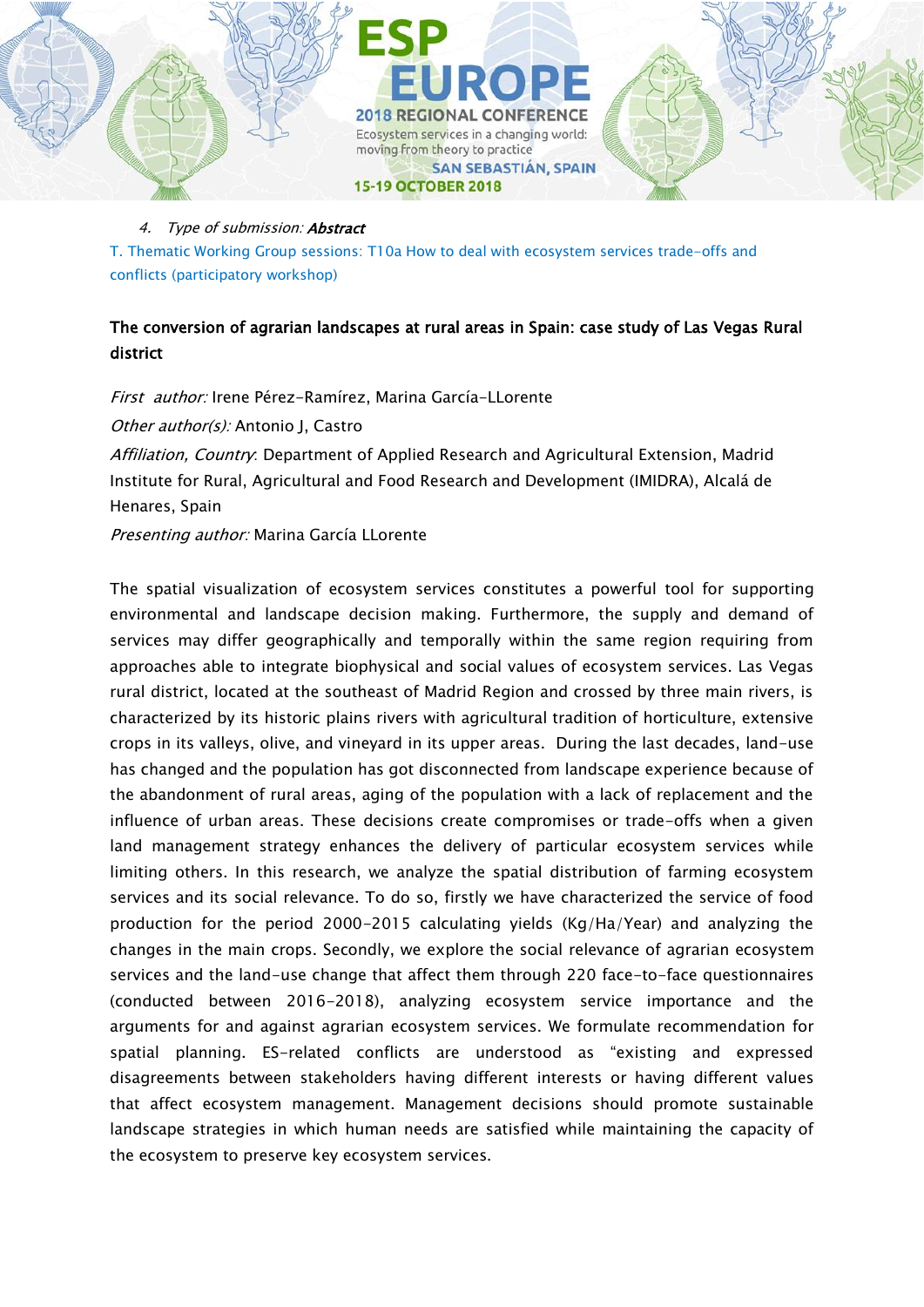

Keywords: Real-world case studies, trade-off analytical framework, urbanization, rural abandonment, conservation

### 5. Type of submission: **Abstract**

T. Thematic Working Group sessions: T10a How to deal with ecosystem services trade-offs and conflicts (participatory workshop)

# Poplar plantations in France, at the heart of a conflict between provisioning services and cultural (dis)services

### First author: Amelie Robert

Affiliation, Country: CITERES Research center (University of Tours, CNRS), France

France owns the second national area of poplar plantations worldwide, after China. But this area currently decreases. How explain this evolution? Is it because of the demand decline? The present study is conducted in the framework of a research-action project, funded by the French ministry of agriculture. It is mainly based on interviews with different stakeholders. Poplar plantations offer provisioning services. Their wood is mainly used for the production of lightweight packaging and plywood and the actors of the poplar sector are unanimous: the decrease of the poplars area is not due to a demand decline. It is even the opposite; so that the industrials are faced shortage and have to buy poplar wood abroad. Different reasons can explain this area decrease. The poplars are often planted on small plots, which belong to private owners. These ones don't find anymore their interest in planting, because they are city-dwellers, inherited these plots but have no knowledge in forestry; because they knew bad events (like storms), which devastated their plantations, and they lost their production. But another reason can be noted, especially in the part of the Loire valley, which was registered on the world heritage Unesco list. Here the historical value and the esthetic aspect of the landscapes are highlighted, all the more since the area is thus becoming touristic. According to this point of view, poplar plantations provided cultural disservices: they spoil landscapes. We can also add that they offer supporting disservices, as far as some critics highlight that these plantations damage biodiversity. They are thus at the heart of conflicts between different services and it can be understood only by taking into account the points of view of the different stakeholders. Some communes are against poplar plantations and try to use laws. It is not sure that this way can solve conflicts. Recently the tensions began to come down and the dialogue is nowadays engaged, especially in the framework of the project, in which this study is conducted.

Keywords: Poplar, forest plantations, provisioning services, cultural services, conflicts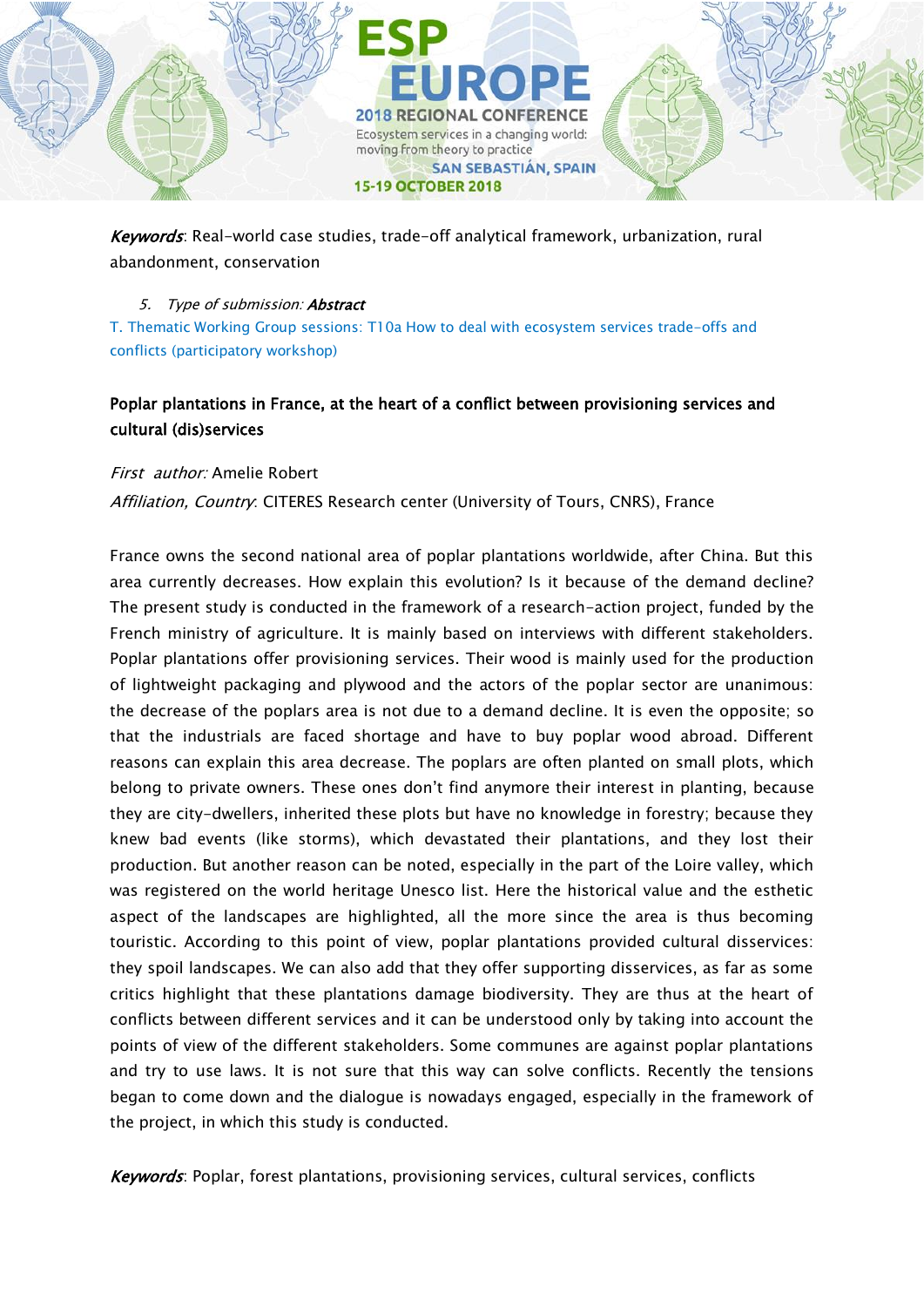

T. Thematic Working Group sessions: T10a How to deal with ecosystem services trade-offs and conflicts (participatory workshop)

### Diverse trade offs and conflicts among ecosystem services in Slovenian landscapes

### First author: Mateja Šmid Hribar

Affiliation, Country: Research Centre of the Slovenian Academy of Sciences and Arts, Slovenia

The cultural landscape, either rural or urban, as a living space offers natural resources and goods at various levels and for various groups of people. Additionally, it is well known that farmers who are landowners or renters are the main designers of rural and peri-urban landscape through their economic activities. However, these landscapes also provide residence for numerous non-farming residents, and many landscape elements are natural resources that provide important ecosystem services (ES) vital for the well-being of humankind and other species. At the same time many natural resources and ES are recognized as common-pool resources, i.e. they are subtractable and hard to exclude and as such prone to degradation. This is especially the case when diverse stakeholders with different interest and life styles are living in or visiting the area. Thus efficient governance is needed to avoid depletion and conflicts among stakeholders, and trade offs need to be considered. The aim of this paper is to contribute to identifying and understanding backgrounds of different trade-offs among several ES in cultural landscapes in order to move toward their sustainable governance. The research questions I will explore include: How to govern such trade-offs or even better how to seek for beneficial synergies among them? How can non-farming residents empower themselves to get more power and gain rights to some ES? Several trade-off examples and conflicts from protected and unprotected areas in Slovenia will be presented trying to show the complex relationships among provisioning, regulating/supporting and cultural ES.

Keywords: ecosystem services, trade-off, common-pool resources, governance, landscapes, Slovenia